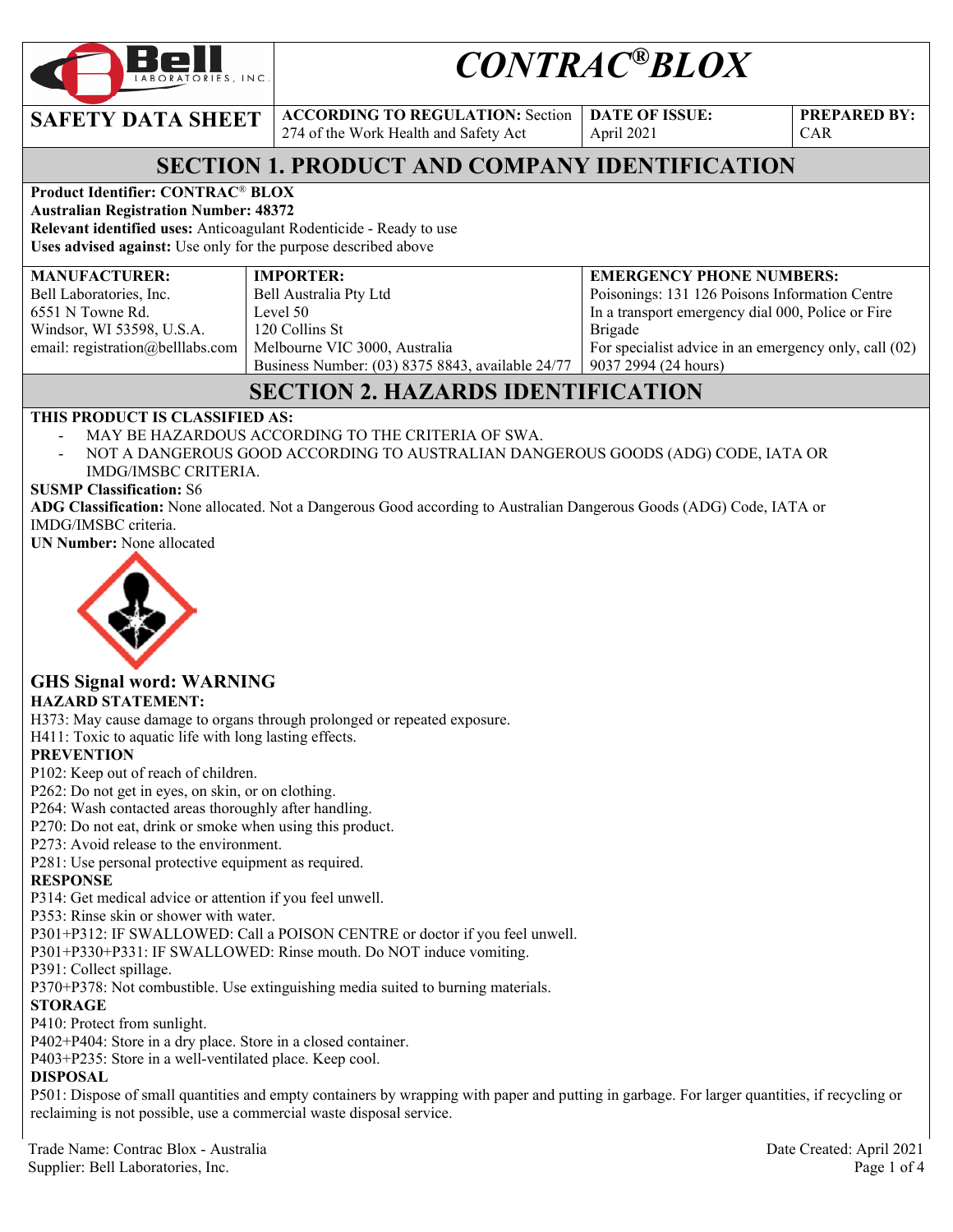| <b>SECTION 3. COMPOSITION/INFORMATION ON INGREDIENTS</b>                                                                   |             |             |  |  |
|----------------------------------------------------------------------------------------------------------------------------|-------------|-------------|--|--|
| <b>Component</b>                                                                                                           | CAS No.     | % By weight |  |  |
| <b>Bromadiolone</b> $[3-[3-(4'-Bromo-[1,1'-bipheny1]-4-y1)-3-hydroxy-1-$<br>phenylpropyl]-4-hydroxy-2H-1-benzopyran-2-one] | 28772-56-7  | $0.005\%$   |  |  |
| <b>Inert and Non-Hazardous Ingredients</b><br>(Unlisted components are non-hazardous)                                      | Proprietary | 99.995%     |  |  |

### **SECTION 4. FIRST AID MEASURES**

#### **Description of first aid measures**

Poisons Information Centre (for exposure or poisoning) contact a doctor or phone Australia 13 1126, available 24/7.

**Ingestion:** Call physician or emergency number immediately. Have this SDS with you when you call. Have person sip a glass of water if able to swallow. Do not induce vomiting unless instructed by physician.

**Inhalation:** Not applicable**.** 

**Eye contact:** Hold eye open and rinse slowly with water for 15 – 20 minutes. Remove contact lenses, if present, after the first 5 minutes, then continue rinsing eye. If irritation develops, obtain medical assistance.

**Skin contact:** Take off contaminated clothing. Rinse skin immediately with plenty of water for 15 - 20 minutes. If irritation develops, obtain medical assistance.

#### **Most important symptoms and effects, both acute and delayed**

Ingestion of excessive quantities may cause nausea, vomiting, loss of appetite, extreme thirst, lethargy, diarrhea, bleeding.

**Advice to physician:** If ingested, administer Vitamin  $K_1$  intramuscularly or orally as indicated for bishydroxycoumarin overdoses. Repeat as necessary as based upon monitoring of prothrombin times.

**Advice to Veterinarian:** For animals ingesting bait and/or showing poisoning signs (bleeding or elevated prothrombin times), give Vitamin K1. If needed, check prothrombin times every 3 days until values return to normal (up to 30 days). In severe cases, blood transfusions may be needed.

### **SECTION 5. FIRE-FIGHTING MEASURES**

#### **Extinguishing media**

Suitable Extinguishing Media: water, foam or inert gas.

Unsuitable Extinguishing Media: None known.

**Special hazards arising from the mixture:** High temperature decomposition or burning in air can result in the formation of toxic gases, which may include carbon monoxide and traces of bromine and hydrogen bromide.

**Advice for firefighters:** Wear protective clothing and self-contained breathing apparatus.

### **SECTION 6. ACCIDENTAL RELEASE MEASURES**

**Personal precautions, protective equipment and emergency procedures**: Gloves should be worn when handling the bait. Collect spillage without creating dust.

**Environmental precautions:** Do not allow bait to enter drains or water courses. Where there is contamination of streams, rivers or lakes contact the appropriate environment agency.

**Methods and materials for containment and cleaning up**

**For Containment:** Sweep up spilled material immediately. Place in properly labeled container for disposal or re-use.

**For Cleaning Up:** Wash contaminated surfaces with detergent. Dispose of all wastes in accordance with all local, regional and national regulations.

**Reference to other sections:** Refer to Sections 7, 8 & 13 for further details of personal precautions, personal protective equipment and disposal considerations.

### **SECTION 7. HANDLING AND STORAGE**

**Precautions for safe handling**: Do not handle the product near food, animal foodstuffs or drinking water. Keep out of reach of children. Do not use near heat sources, open flame, or hot surfaces. As soon as possible, wash hands thoroughly after applying bait and before eating, drinking, chewing gum, using tobacco, or using the toilet.

**Conditions for safe storage, including any incompatibilities:** This product is a Scheduled Poison. Observe all relevant regulations regarding sale, transport and storage of this schedule of poison. Protect this product from light. Store in the closed original container in a dry, cool, wellventilated area out of direct sunlight. Make sure that the product does not come into contact with substances listed under "Incompatibilities" in Section 10. Check packaging - there may be further storage instructions on the label.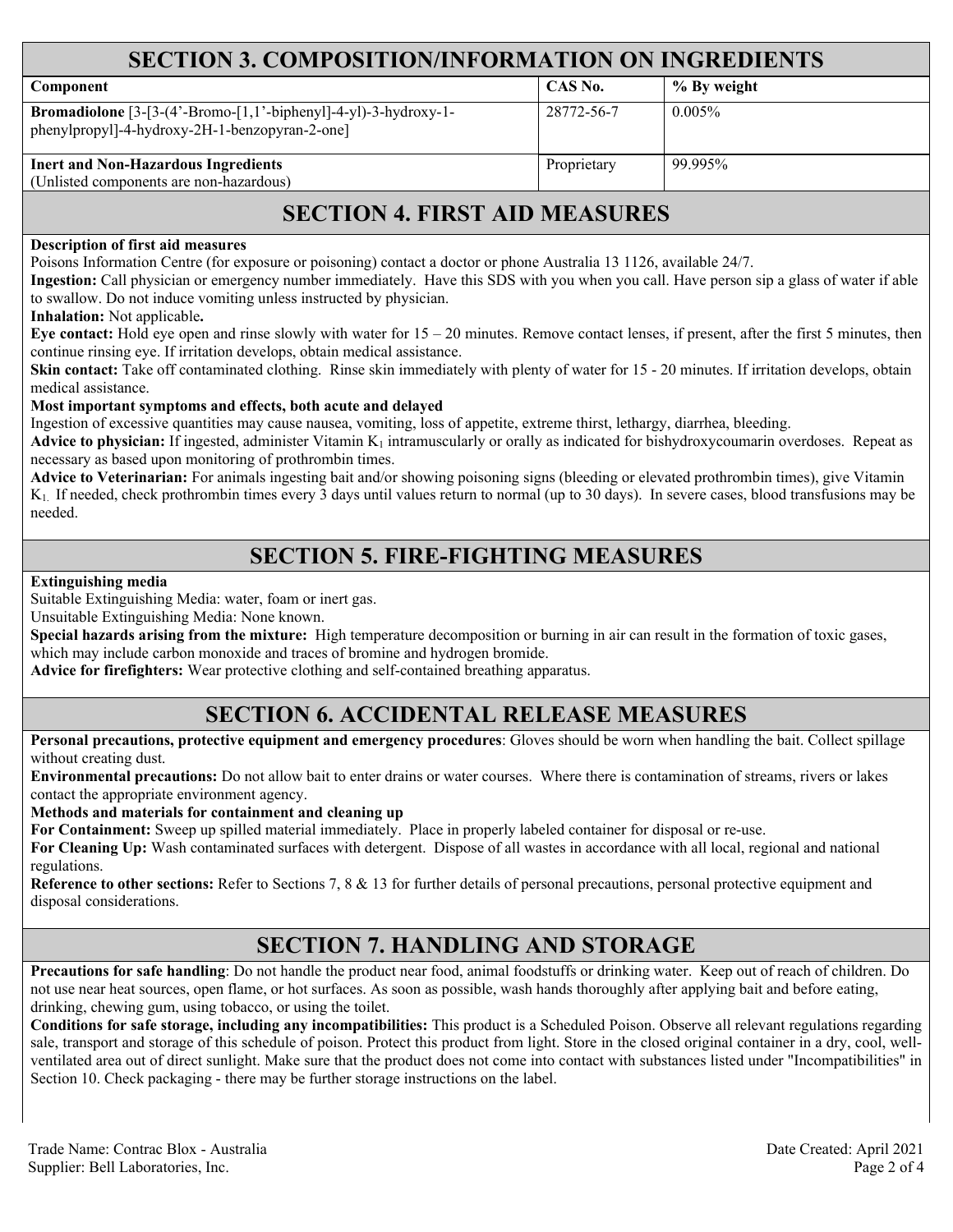### **SECTION 8. EXPOSURE CONTROLS/PERSONAL PROTECTION**

| Established Littlits |                 |                 |                     |  |
|----------------------|-----------------|-----------------|---------------------|--|
| C <b>omponent</b>    | OSHA            | ACGIH           | <b>Other Limits</b> |  |
| <b>Bromadiolone</b>  | Not Established | Not Established | Not Established     |  |

The following Australian Standards will provide general advice regarding safety clothing and equipment:

Respiratory equipment: **AS/NZS 1715**, Protective Gloves: **AS 2161**, Occupational Protective Clothing: AS/NZS 4501 set 2008, Industrial Eye Protection: **AS1336** and **AS/NZS 1337**, Occupational Protective Footwear: **AS/NZS2210**No special equipment is usually needed when occasionally handling small quantities. The following instructions are for bulk handling or where regular exposure in an occupational setting occurs without proper containment systems.

**Ventilation:** No special ventilation requirements are normally necessary for this product. However make sure that the work environment remains clean and that dusts are minimised.

**Eye Protection:** Eye protection such as protective glasses or goggles is recommended when this product is being used.

**Skin Protection:** The information at hand indicates that this product is not harmful and that normally no special skin protection is necessary. However, we suggest that you routinely avoid contact with all chemical products and that you wear suitable gloves when skin contact is likely. **Protective Material Types:** We suggest that protective clothing be made from the following materials: rubber.

**Respirator:** If there is a significant chance that dusts are likely to build up in the area where this product is being used, we recommend that you use a suitable dust mask.

### **SECTION 9. PHYSICAL AND CHEMICAL PROPERTIES**

**Information on basic physical and chemical properties** 

**Established Limits** 

| Appearance/Color:                                    | Blue wax block             |  |
|------------------------------------------------------|----------------------------|--|
| Odor:                                                | Sweet grain-like           |  |
| <b>Odor Threshold:</b>                               | No data                    |  |
| pH:                                                  | No data                    |  |
| <b>Melting point:</b>                                | No data                    |  |
| <b>Boiling point:</b>                                | No data                    |  |
| <b>Flash point:</b>                                  | No data                    |  |
| <b>Evaporation rate:</b>                             | No data                    |  |
| <b>Flammability:</b>                                 | No data                    |  |
| <b>Upper/lower flammability or explosive limits:</b> | No data                    |  |
| <b>Vapor Pressure:</b>                               | No data                    |  |
| <b>Vapor Density:</b>                                | No data                    |  |
| <b>Relative Density:</b>                             | 1.13 g/mL @ $20^{\circ}$ C |  |
| Solubility (water):                                  | No data                    |  |
| Solubility (solvents):                               | No data                    |  |
| Partition coefficient: n-octanol/water:              | No data                    |  |
| <b>Auto-ignition temperature:</b>                    | No data                    |  |
| Decomposition temperature:                           | No data                    |  |
| <b>Viscosity:</b>                                    | No data.                   |  |

### **SECTION 10. STABILITY AND REACTIVITY**

**Reactivity:** Stable when stored in original container in a cool, dry location.

**Chemical stability:** Stable when stored in original container in a cool, dry location.

**Possibility of hazardous reactions:** Refer to Hazardous decomposition products

**Conditions to avoid:** Avoid extreme temperatures (below 0°C or above 40°C).

**Incompatible materials**: Avoid strongly alkaline materials.

**Hazardous decomposition products:** High temperature decomposition or burning in air can result in the formation of toxic gases, which may include carbon monoxide and traces of bromine and hydrogen bromide.

### **SECTION 11. TOXICOLOGICAL INFORMATION**

**Information on toxicological effects** 

**Acute Toxicity** 

**LD50, oral (ingestion):** >5000 mg/kg (rats) (Bromadiolone Rat LD50 oral: 0.70 mg/kg bw).

**LD50, dermal (skin contact):** > 5001 mg/kg (rats) (Bromadiolone rabbit LD50 dermal: 1.71 mg/kg bw).

**LC50, inhalation:** Product is a wax block and therefore exposure by inhalation is not relevant.

**Skin corrosion/irritation:** Not irritating to skin.

**Serious eye damage/Irritation:** Not irritating to eyes.